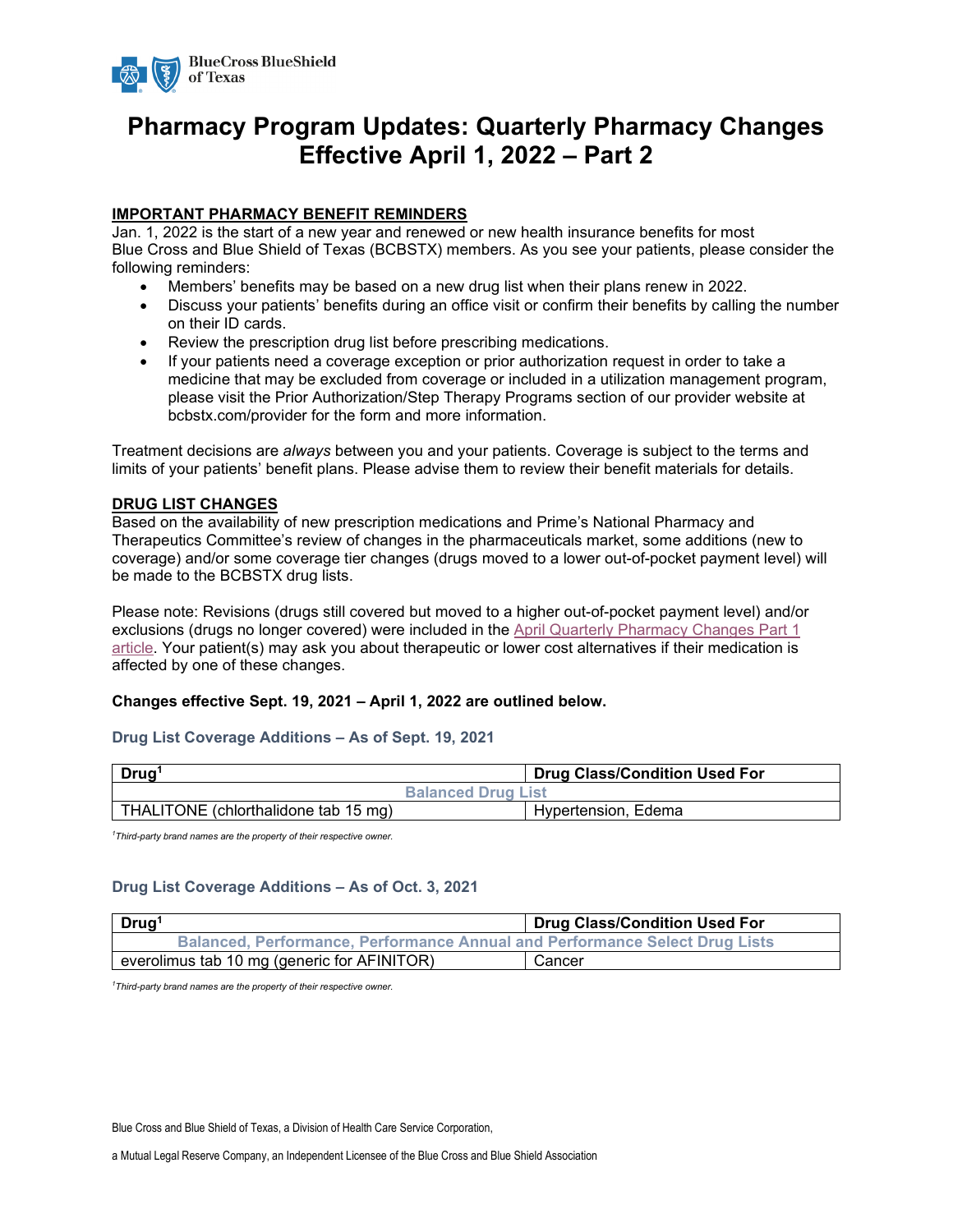# **Drug List Coverage Additions – As of Oct. 10, 2021**

| Drug <sup>1</sup>                                                               | <b>Drug Class/Condition Used For</b> |  |
|---------------------------------------------------------------------------------|--------------------------------------|--|
| Balanced, Performance, Performance Annual and Performance Select Drug Lists     |                                      |  |
| everolimus tab for oral susp 2 mg, 3 mg, 5 mg (generic<br>for AFINITOR DISPERZ) | Cancer                               |  |
|                                                                                 |                                      |  |
| <b>Balanced Drug List</b>                                                       |                                      |  |
| EZETIMIBE/ROSUVASTATIN (ezetimibe-rosuvastatin                                  | Hypercholesterolemia                 |  |
| calcium tab 10-5 mg, 10-10 mg, 10-20 mg, 10-40 mg)                              |                                      |  |

*1 Third-party brand names are the property of their respective owner.*

### **Drug List Coverage Additions – As of Oct. 17, 2021**

| Drug <sup>1</sup>                                                                  | <b>Drug Class/Condition Used For</b>                |
|------------------------------------------------------------------------------------|-----------------------------------------------------|
| <b>Balanced, Performance, Performance Annual and Performance Select Drug Lists</b> |                                                     |
| azathioprine tab 75 mg, 100 mg                                                     | Renal Transplant Rejection, Rheumatoid<br>Arthritis |

*1 Third-party brand names are the property of their respective owner.*

#### **Drug List Coverage Additions – As of Oct. 29, 2021**

| Drug <sup>1</sup>                                                           | <b>Drug Class/Condition Used For</b> |  |
|-----------------------------------------------------------------------------|--------------------------------------|--|
| Balanced, Performance, Performance Annual and Performance Select Drug Lists |                                      |  |
| PFIZER-BIONTECH COVID-19 VACCINE/5-11Y (covid-                              | Covid-19 Prophylaxis                 |  |
| 19 mrna vac tris-s 5-11y-pfizer im susp 10 mcg/0.2 ml)                      |                                      |  |
| PFIZER-BIONTECH COVID-19 VACCINE/ADULT RTU                                  | Covid-19 Prophylaxis                 |  |
| (covid-19 mrna vac tris-sucrose-pfizer im susp                              |                                      |  |
| 30 mcg/0.3 ml)                                                              |                                      |  |

*1 Third-party brand names are the property of their respective owner.*

#### **Drug List Coverage Additions – As of Oct. 31, 2021**

| Drug <sup>1</sup>                              | <b>Drug Class/Condition Used For</b> |  |
|------------------------------------------------|--------------------------------------|--|
| <b>Balanced Drug List</b>                      |                                      |  |
| FENOFIBRATE MICRONIZED (fenofibrate micronized | Hypercholesterolemia                 |  |
| cap 30 mg, 90 mg)                              |                                      |  |

*1 Third-party brand names are the property of their respective owner.*

#### **Drug List Coverage Additions – As of Nov. 14, 2021**

| Drug <sup>1</sup>              | <b>Drug Class/Condition Used For</b> |
|--------------------------------|--------------------------------------|
| <b>Balanced Drug List</b>      |                                      |
| diclofenac potassium tab 25 mg | Pain/Inflammation                    |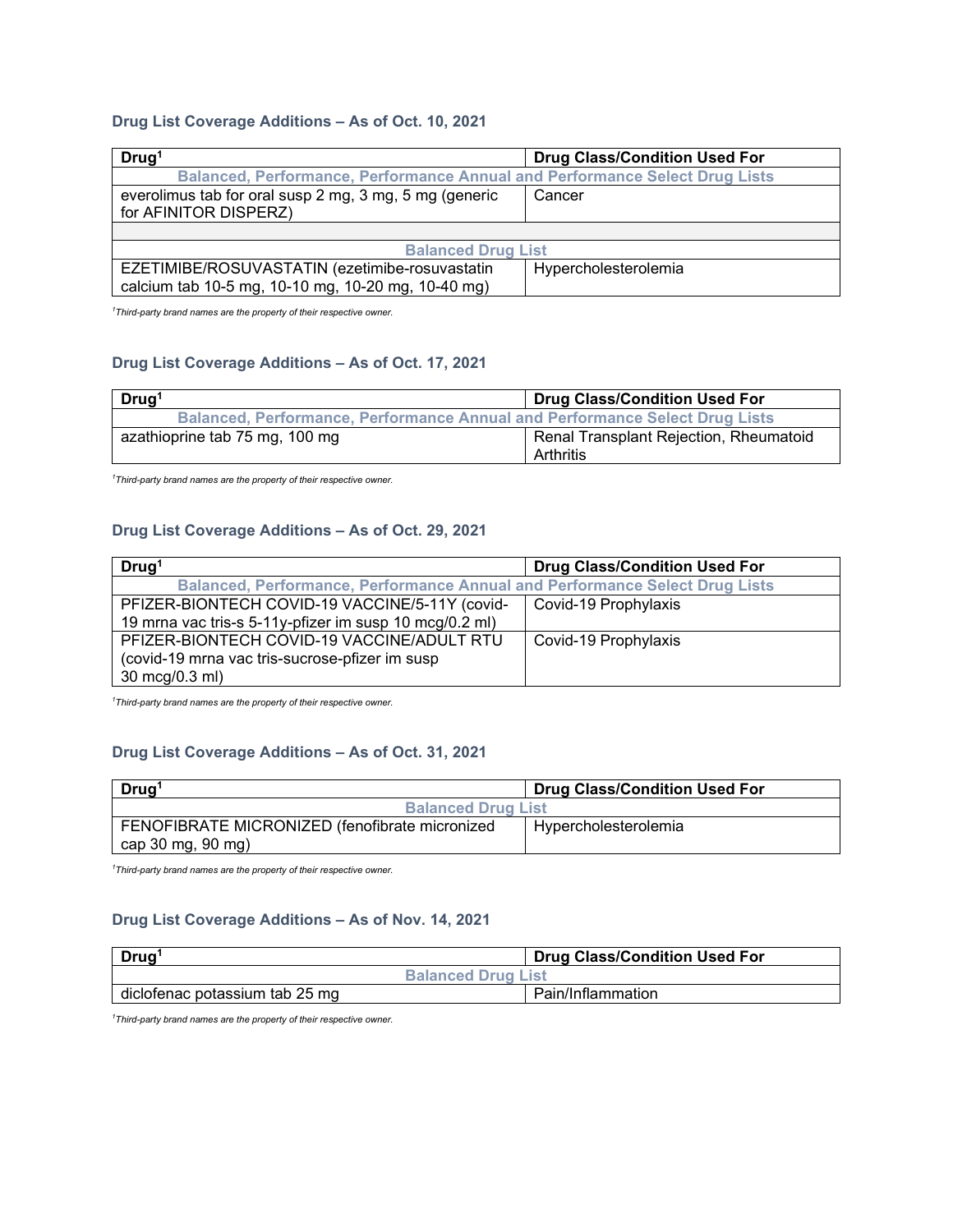# **Drug List Coverage Additions – As of Nov. 21, 2021**

| Drug <sup>1</sup>                                   | <b>Drug Class/Condition Used For</b> |  |
|-----------------------------------------------------|--------------------------------------|--|
| <b>Balanced Drug List</b>                           |                                      |  |
| <b>EXFORGE HCT (amlodipine-valsartan-</b>           | Hypertension                         |  |
| hydrochlorothiazide tab 5-160-12.5 mg, 5-160-25 mg, |                                      |  |
| 10-160-12.5 mg, 10-160-25 mg, 10-320-25 mg)         |                                      |  |

*1 Third-party brand names are the property of their respective owner.*

#### **Drug List Coverage Additions – As of Nov. 28, 2021**

| Drug <sup>®</sup>                                                                  | <b>Drug Class/Condition Used For</b> |
|------------------------------------------------------------------------------------|--------------------------------------|
| <b>Balanced, Performance, Performance Annual and Performance Select Drug Lists</b> |                                      |
| everolimus tab 1 mg (generic for ZORTRESS)                                         | Cancer                               |

*1 Third-party brand names are the property of their respective owner.*

# **Drug List Coverage Additions – As of Dec. 5, 2021**

| Druq <sup>1</sup>                                                           | <b>Drug Class/Condition Used For</b>   |  |
|-----------------------------------------------------------------------------|----------------------------------------|--|
| Balanced, Performance, Performance Annual and Performance Select Drug Lists |                                        |  |
| atropine sulfate ophth soln 1% (generic for ATROPINE                        | <b>Cycloplegic Refraction, Uveitis</b> |  |
| SULFATE)                                                                    |                                        |  |
| BIKTARVY (bictegravir-emtricitabine-tenofovir af tab                        | HIV                                    |  |
| $30-120-15$ mg)                                                             |                                        |  |
| carglumic acid soluble tab 200 mg (generic for                              | Hyperammonemia                         |  |
| CARBAGLU)                                                                   |                                        |  |
| GVOKE KIT (glucagon subcutaneous soln 1 mg/0.2 ml)                          | Hypoglycemia                           |  |
|                                                                             |                                        |  |
| <b>Balanced and Performance Select Drug Lists</b>                           |                                        |  |
| adapalene-benzoyl peroxide gel 0.3-2.5% (generic for                        | Acne                                   |  |
| EPIDUO FORTE)                                                               |                                        |  |
|                                                                             |                                        |  |
| <b>Balanced Drug List</b>                                                   |                                        |  |
| EULEXIN (flutamide cap 125 mg)                                              | Cancer                                 |  |
| FLUORIMAX 5000 SENSITIVE (sodium fluoride-                                  | Dental Caries Prophylaxis              |  |
| potassium nitrate paste 1.1-5%)                                             |                                        |  |
| naftifine hcl cream 2%                                                      | Antifungal (Topical)                   |  |
| OXYCODONE AND ACETAMINOPHEN (oxycodone w/                                   | Pain                                   |  |
| acetaminophen tab 7.5-300 mg)                                               |                                        |  |

*1 Third-party brand names are the property of their respective owner.*

#### **Drug List Coverage Additions – As of Dec. 12, 2021**

| Drug <sup>1</sup>                              | <b>Drug Class/Condition Used For</b> |  |
|------------------------------------------------|--------------------------------------|--|
| <b>Balanced Drug List</b>                      |                                      |  |
| IMITREX STATDOSE REFILL (sumatriptan succinate | Migraine                             |  |
| solution cartridge 6 mg/0.5 ml)                |                                      |  |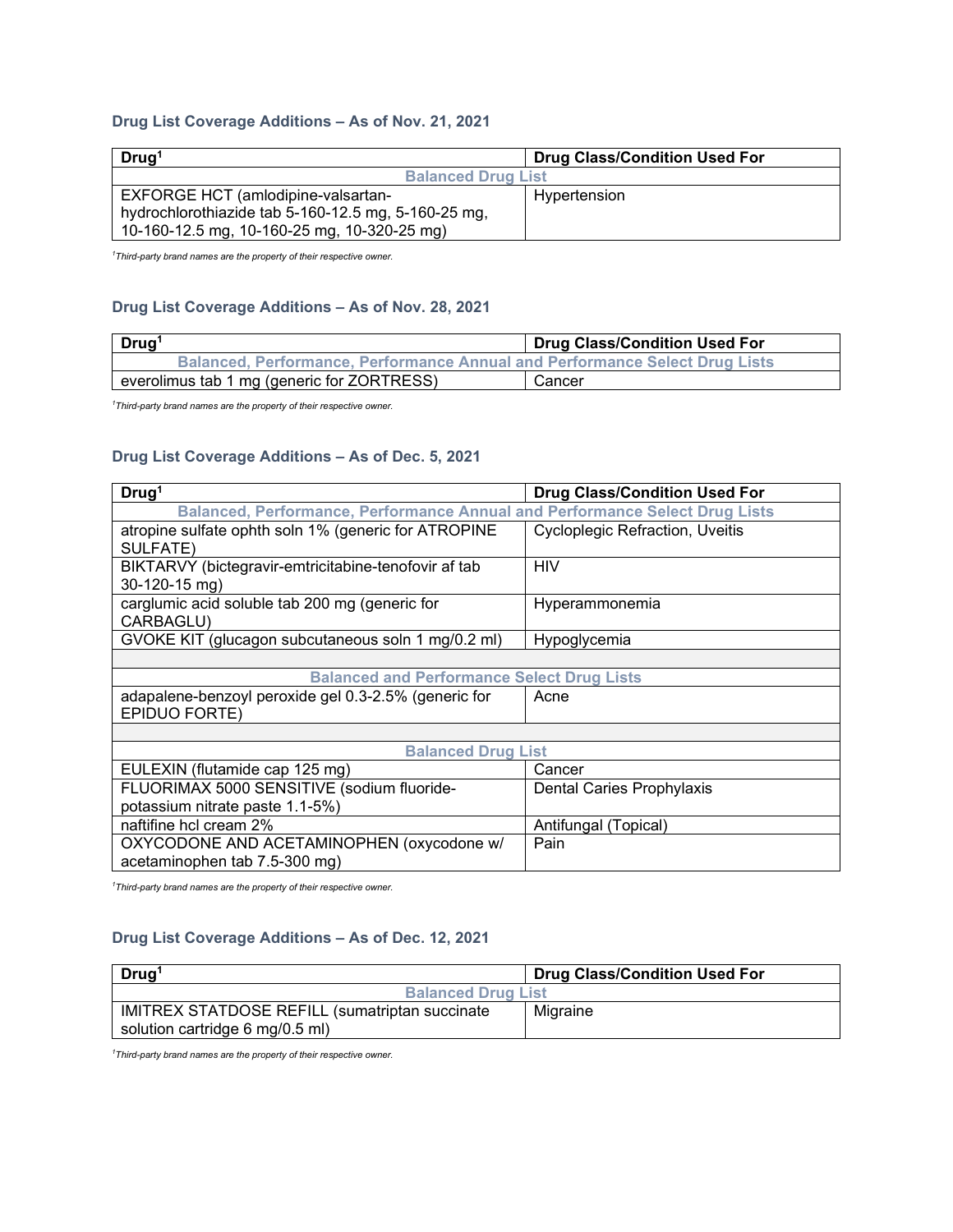# **Drug List Coverage Additions – As of Jan. 1, 2022**

| Drug <sup>1</sup>                                                                          | <b>Drug Class/Condition Used For</b>    |  |
|--------------------------------------------------------------------------------------------|-----------------------------------------|--|
| Basic, Basic Annual, Multi-Tier Basic, Multi-Tier Basic Annual, Enhanced, Enhanced Annual, |                                         |  |
| Multi-Tier Enhanced, Multi-Tier Enhanced Annual, Balanced, Performance, Performance Annual |                                         |  |
| and Performance Select Drug Lists                                                          |                                         |  |
| DUPIXENT (dupilumab subcutaneous soln prefilled                                            | Atopic Dermatitis, Eosinophilic Asthma, |  |
| syringe 100 mg/0.67 ml)                                                                    | Nasal Polyps                            |  |
| MYFEMBREE (relugolix-estradiol-norethindrone acetate                                       | Menorrhagia                             |  |
| tab 40-1-0.5 mg)                                                                           |                                         |  |
|                                                                                            |                                         |  |
| Balanced, Performance, Performance Annual and Performance Select Drug Lists                |                                         |  |
| SEMGLEE <sup>2</sup> (insulin glargine-yfgn inj 100 unit/ml)                               | <b>Diabetes</b>                         |  |
| SEMGLEE <sup>2</sup> (insulin glargine-yfgn soln pen-injector                              | <b>Diabetes</b>                         |  |
| 100 unit/ml)                                                                               |                                         |  |
|                                                                                            |                                         |  |
| <b>Balanced and Performance Select Drug Lists</b>                                          |                                         |  |
| GEMTESA (vibegron tab 75 mg)                                                               | Overactive Bladder                      |  |
|                                                                                            |                                         |  |
| <b>Balanced Drug List</b>                                                                  |                                         |  |
| NOCDURNA (desmopressin acetate sublingual tab 55.3                                         | Nocturnal Polyuria                      |  |
| mcg)                                                                                       |                                         |  |
| zolmitriptan nasal spray 5 mg/spray unit                                                   | Migraine                                |  |
|                                                                                            |                                         |  |
| <b>Performance and Performance Annual Drug Lists</b>                                       |                                         |  |
| INSULIN GLARGINE <sup>3</sup> (insulin glargine-yfgn inj                                   | <b>Diabetes</b>                         |  |
| 100 unit/ml)                                                                               |                                         |  |
| INSULIN GLARGINE <sup>3</sup> (insulin glargine-yfgn soln pen-                             | <b>Diabetes</b>                         |  |
| injector 100 unit/ml)                                                                      |                                         |  |

<sup>1</sup>Third-party brand names are the property of their respective owner.<br><sup>2</sup> SEMGLEE listed as a coverage addition is a correction to the information included in the previously published January Quarterly Pharmacy Changes Pa

incorrectly noted SEMGLEE as a coverage tier change.<br><sup>3</sup> INSULIN GLARGINE listed as a coverage addition is a correction to the information included in the previously published January Quarterly Pharmacy Changes Part 2 arti That article incorrectly noted INSULIN GLARGINE as a coverage tier change.

#### **Drug List Coverage Additions – As of March 1, 2022**

| Drug <sup>1</sup>                                                           | <b>Drug Class/Condition Used For</b> |  |  |  |
|-----------------------------------------------------------------------------|--------------------------------------|--|--|--|
| Balanced, Performance, Performance Annual and Performance Select Drug Lists |                                      |  |  |  |
| REZUROCK (belumosudil mesylate tab 200 mg)                                  | Graft-versus-host-disease            |  |  |  |
|                                                                             |                                      |  |  |  |
| <b>Balanced and Performance Select Drug Lists</b>                           |                                      |  |  |  |
| BYLVAY (odevixibat cap 400 mcg, 1200 mcg)                                   | <b>Cholestatic Pruritus</b>          |  |  |  |
| BYLVAY (PELLETS) (odevixibat pellets cap sprinkle                           | <b>Cholestatic Pruritus</b>          |  |  |  |
| 200 mcg, 600 mcg)                                                           |                                      |  |  |  |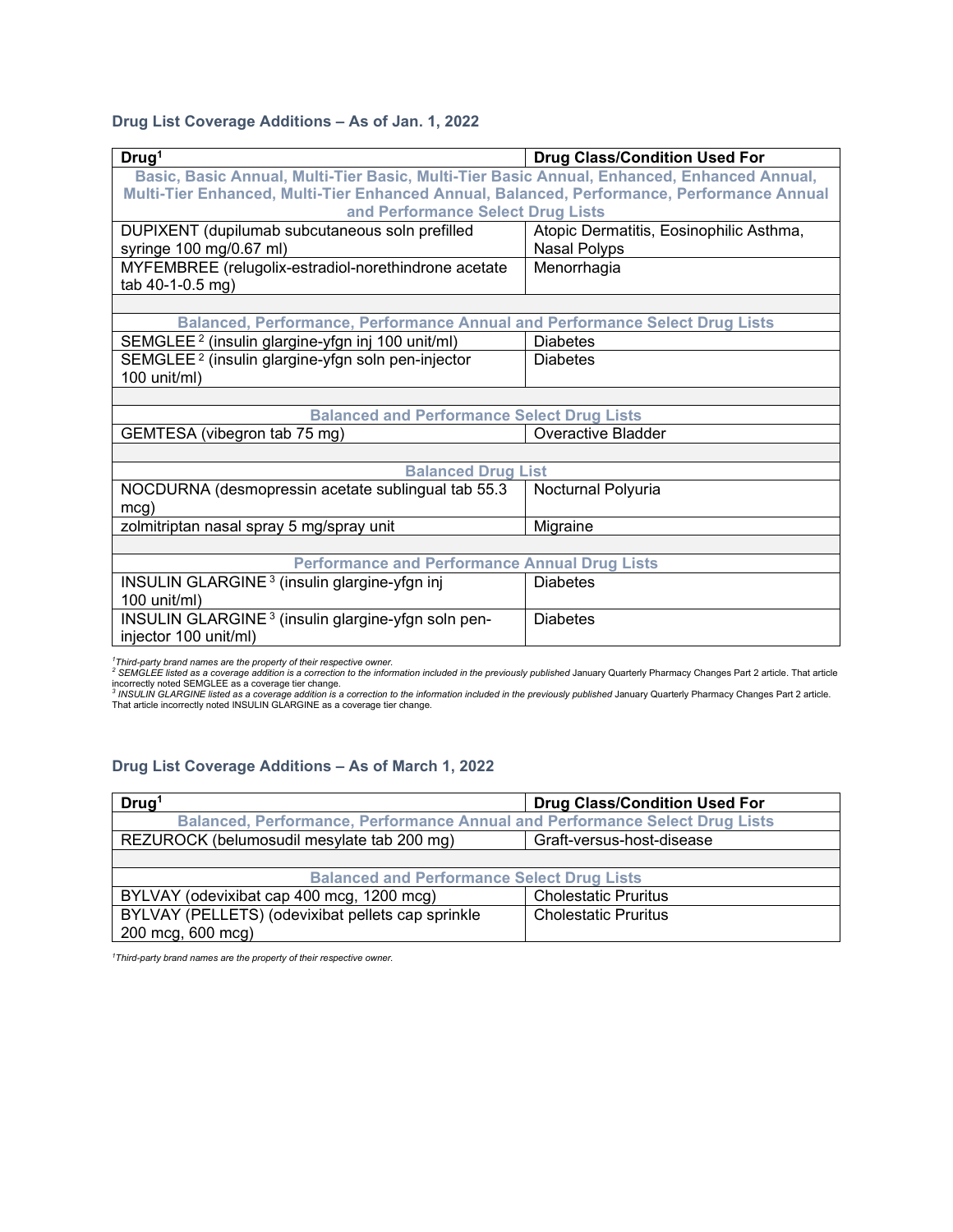# **Drug List Coverage Additions – As of March 15, 2022**

| Drug <sup>1</sup>                                    | <b>Drug Class/Condition Used For</b> |  |  |
|------------------------------------------------------|--------------------------------------|--|--|
| <b>Performance and Performance Annual Drug Lists</b> |                                      |  |  |
| BYLVAY (odevixibat cap 400 mcg, 1200 mcg)            | <b>Cholestatic Pruritus</b>          |  |  |
| BYLVAY (PELLETS) (odevixibat pellets cap sprinkle    | <b>Cholestatic Pruritus</b>          |  |  |
| 200 mcg, 600 mcg)                                    |                                      |  |  |

*1 Third-party brand names are the property of their respective owner.*

#### **Drug List Coverage Additions – As of April 1, 2022**

| Drug <sup>1</sup>                                                                          | <b>Drug Class/Condition Used For</b> |  |  |  |
|--------------------------------------------------------------------------------------------|--------------------------------------|--|--|--|
| Basic, Basic Annual, Multi-Tier Basic, Multi-Tier Basic Annual, Enhanced, Enhanced Annual, |                                      |  |  |  |
| <b>Multi-Tier Enhanced and Multi-Tier Enhanced Annual Drug Lists</b>                       |                                      |  |  |  |
| BIKTARVY (bictegravir-emtricitabine-tenofovir af tab                                       | <b>HIV</b>                           |  |  |  |
| 30-120-15 mg)                                                                              |                                      |  |  |  |
| DIFICID (fidaxomicin for susp 40 mg/ml)                                                    | Clostridium difficile                |  |  |  |
| DIFICID (fidaxomicin tab 200 mg)                                                           | Clostridium difficile                |  |  |  |
| DOPTELET (avatrombopag maleate tab 20 mg (base                                             | Chronic Thrombocytopenia             |  |  |  |
| equiv))                                                                                    |                                      |  |  |  |
|                                                                                            |                                      |  |  |  |
| Balanced, Performance, Performance Annual and Performance Select Drug Lists                |                                      |  |  |  |
| EXKIVITY (mobocertinib succinate cap 40 mg)                                                | Cancer                               |  |  |  |
| LIVMARLI (maralixibat chloride oral soln 9.5 mg/ml)                                        | Cholestatic Pruritus associated with |  |  |  |
|                                                                                            | Alagille Syndrome                    |  |  |  |
| WELIREG (belzutifan tab 40 mg)                                                             | Von Hippel-Lindau Syndrome           |  |  |  |
|                                                                                            |                                      |  |  |  |
| <b>Balanced Drug List</b>                                                                  |                                      |  |  |  |
| HYDROXYCHLOROQUINE SULFATE                                                                 | Lupus, Malaria                       |  |  |  |
| (hydroxychloroquine sulfate tab 100 mg, 300 mg, 400                                        |                                      |  |  |  |
| mg)                                                                                        |                                      |  |  |  |
| ibuprofen-famotidine tab 800-26.6 mg (generic for                                          | Rheumatoid Arthritis, Osteoarthritis |  |  |  |
| DUEXIS)                                                                                    |                                      |  |  |  |
| LOREEV XR (lorazepam cap er 24hr sprinkle 1 mg,                                            | Anxiety                              |  |  |  |
| 2 mg, 3 mg)                                                                                |                                      |  |  |  |
| SERTRALINE HYDROCHLORIDE (sertraline hcl cap                                               | Depression                           |  |  |  |
| 150 mg, 200 mg)                                                                            |                                      |  |  |  |

*1 Third-party brand names are the property of their respective owner.*

# **Drug List Updates (Coverage Tier Changes) – As of Nov. 7, 2021**

| Drug <sup>1</sup>                                                                  | <b>New Lower Tier</b>                | <b>Drug Class/Condition Used For</b> |  |  |
|------------------------------------------------------------------------------------|--------------------------------------|--------------------------------------|--|--|
| <b>Balanced, Performance, Performance Annual and Performance Select Drug Lists</b> |                                      |                                      |  |  |
| propranolol hcl oral soln 20 mg/5 ml '                                             | Non-Preferred Generic   Hypertension |                                      |  |  |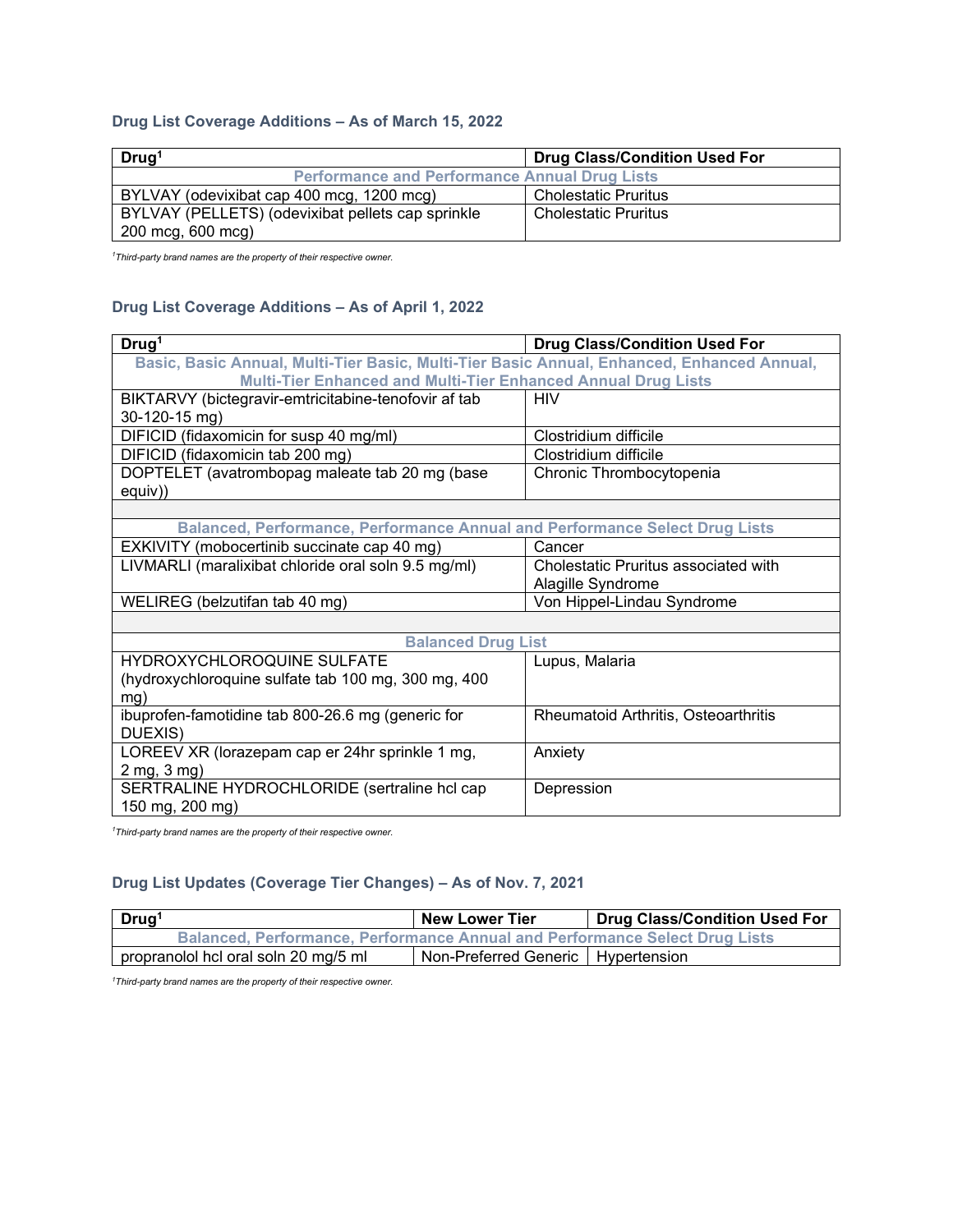#### **Drug List Updates (Coverage Tier Changes) – As of April 1, 2022**

| Drug <sup>1</sup>                                                                  | <b>New Lower Tier</b>  | <b>Drug Class/Condition Used For</b> |  |  |
|------------------------------------------------------------------------------------|------------------------|--------------------------------------|--|--|
| <b>Balanced, Performance, Performance Annual and Performance Select Drug Lists</b> |                        |                                      |  |  |
| DIFICID (fidaxomicin for susp 40 mg/ml)                                            | <b>Preferred Brand</b> | Clostridium difficile                |  |  |
| DIFICID (fidaxomicin tab 200 mg)                                                   | <b>Preferred Brand</b> | Clostridium difficile                |  |  |

*1 Third-party brand names are the property of their respective owner.*

#### **UTILIZATION MANAGEMENT PROGRAM CHANGES**

- Clarifications to the Standard Utilization Management (UM) Programs
	- o The April Quarterly Pharmacy Changes Part 1 article incorrectly stated the Deferasirox Specialty Prior Authorization (PA) program will change its name to Iron Chelation and add a new target drug, Ferriprox, effective April 1, 2022. **The name change and target drug addition will be effective July 1, 2022.**
	- o The January Quarterly Pharmacy Changes Part 2 article mistakenly mentioned the following:
		- The Enzyme Deficiency Specialty PA program changed its name to Phenylketonuria, effective Jan. 1, 2022. **The correct effective date was Feb. 1, 2022.**
		- The standard Insulin Agents PA program changed its name to Rapid to Immediate Acting Insulin, effective Jan. 1, 2022. The correct name change is: **Rapid to Intermediate Acting Insulin**.
	- $\circ$  Cholestasis Pruritus Specialty PA program was misspelled in the January Quarterly Pharmacy Changes Part 2 and April Quarterly Pharmacy Changes Part 1 articles.
- Effective **Jan. 1, 2022**, the Antifungal Agents Onychomycosis PA program changed its name to Onychomycosis. The program includes the same targeted medication.
- Effective **March 15, 2022**, the Cystic Fibrosis Specialty PA program changed its name to Cystic Fibrosis Transmembrane Conductance Regulator (CFTR). The program includes the same targeted medication.

For the most up-to-date drug list and list of drug dispensing limits, visit the Pharmacy Program section of our Provider website.

If your patients have any questions about their pharmacy benefits, please advise them to contact the number on their member ID card. Members may also visit *bcbstx.com* and log in to Blue Access for Members<sup>SM</sup> (BAM<sup>SM</sup>) or MyPrime.com for a variety of online resources.